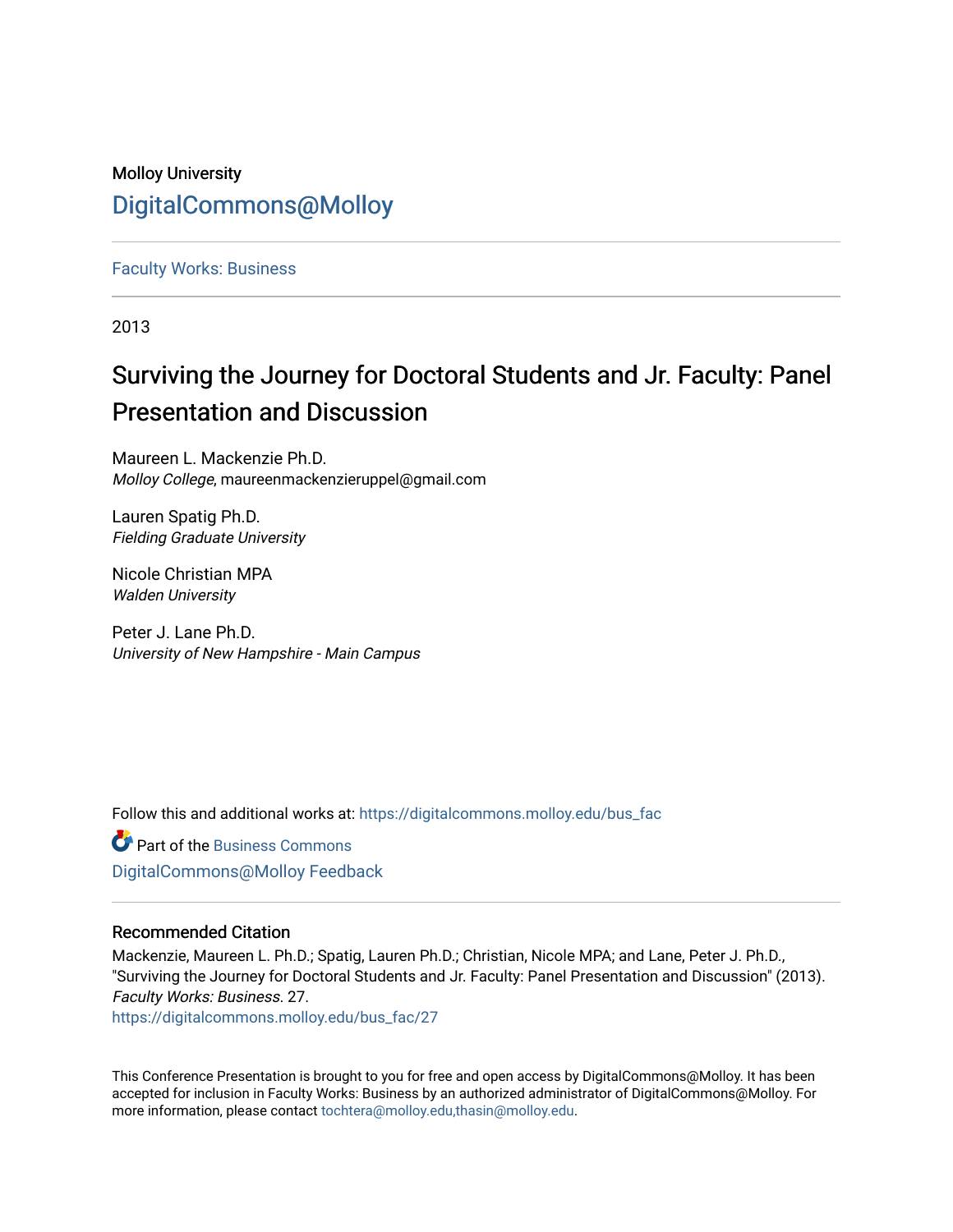## **Surviving the Journey for Doctoral Students and Jr. Faculty: Panel Presentation and Discussion**

*Maureen L. Mackenzie, Ph.D.* Molloy College 1000 Hempstead Avenue Rockville Centre, NY (516) 678-5000, x 6884 *mmackenzie@molloy.edu*

*Lauren Spatig, Ph.D.* Fielding Graduate University (631) 716-4324 *lauren.spatig@yahoo.com*

#### *ABSTRACT*

Abbreviated presentations will be made by the four panelists that will focus on a range of topics of special interest to doctoral students and untenured junior faculty. The panelists' presentations will serve as discussion starters for the session with the primary focus on the interaction among the conference attendees and the panelists.

#### **Keywords**

Tenure, dissertation, doctoral student

#### **1 INTRODUCTION and BACKGROUND**

Making the decision to earn a Ph.D. and to accept the journey toward a full-time tenured faculty position should not be made lightly. The journey requires passion, dedication, persistence, money, family support, and time. And this is only the start. Many enter this process without fully understanding the hurdles that must be jumped before an individual gains a sense of security and confidence that he or she has a home within an academic family and larger institution. One study suggested that only 50% of students successfully complete their Ph.D.s. Of those who graduate, less that 60 percent find a tenured track position within ten years of graduation (Kajitani and Bryant 2005).

Though it has been suggested that the student's lack of persistence is at fault, the invisible problem of doctoral student drop-out can also be attributed to emotional distress, an absence of community, and a poor adviser-advisee relationship (Lovitts 2001). At the doctoral level, managing the process and the committee is under-estimated. While the student may perceive that the committee is committed to his or her success, the individual members often have little motivation or incentive to dedicate the needed time to the student (Peters 1997).

Though many perceive the doctoral process to be overwhelming, the path beginning with accepting a position on a tenure-track to the day when the board of trustees awards tenure, is long and difficult. Cultural fit within a faculty family is essential for success. Also, the productivity required of the new professor is under-estimated. Teaching, service, and scholarship are all equally required and demand time and talent from the new professor.

*Nicole Christian, MPA*  Walden University NJC Consulting (631) 879-1588 *Nicolejchristian@gmail.com*  *Peter J. Lane, Ph.D.*  Peter T. Paul College of Business & Economics U. of New Hampshire (603) 862-4358 *Peter.lane@unh.edu* 

#### **2 TOPICS**

- **Selecting the committee:** Who you choose as your doctoral chairperson is among the most important decisions you will make. How do you recruit committee members who will actively serve as both subject matter experts *and* mentors?
- **Managing up:** Managing the personalities of committee members while gaining the breadth and depth of their experiences and knowledge is an essential ingredient to success.
- Time Management: It is essential to understand that the self-imposed deadline is the hardest to meet. As professionals we are accustomed to meeting the expectations and deadlines of our environment; but, the doctoral process leaves the management of time in our hands. This shift of responsibility can cause a breakdown in the process.
- **When is your Dissertation Complete?**  A common roadblock for doctoral students is not knowing when to start "finishing up." There is always another article to read, there is always another datum element to capture, there is always a way to make the dissertation stronger. So, when are you done? Having clarity is priceless!
- **Job Search.** When is the right time to start the job search? How close to completion should you be prior to starting the job search? How do you search for a position? How do you prepare for the interview?
- **Entering into a tenure track position.** The first year on the job requires the newly minted Ph.D. to navigate many organizational and cultural barriers. Many are invisible and require the new instructor or assistant to be politically aware while staying on track.
- Service to your institution and field. Yes, you must serve on committees, but this is not enough. Building relationships within the institution is essential. External relationships and projects demonstrate your ability to make a difference in your field.